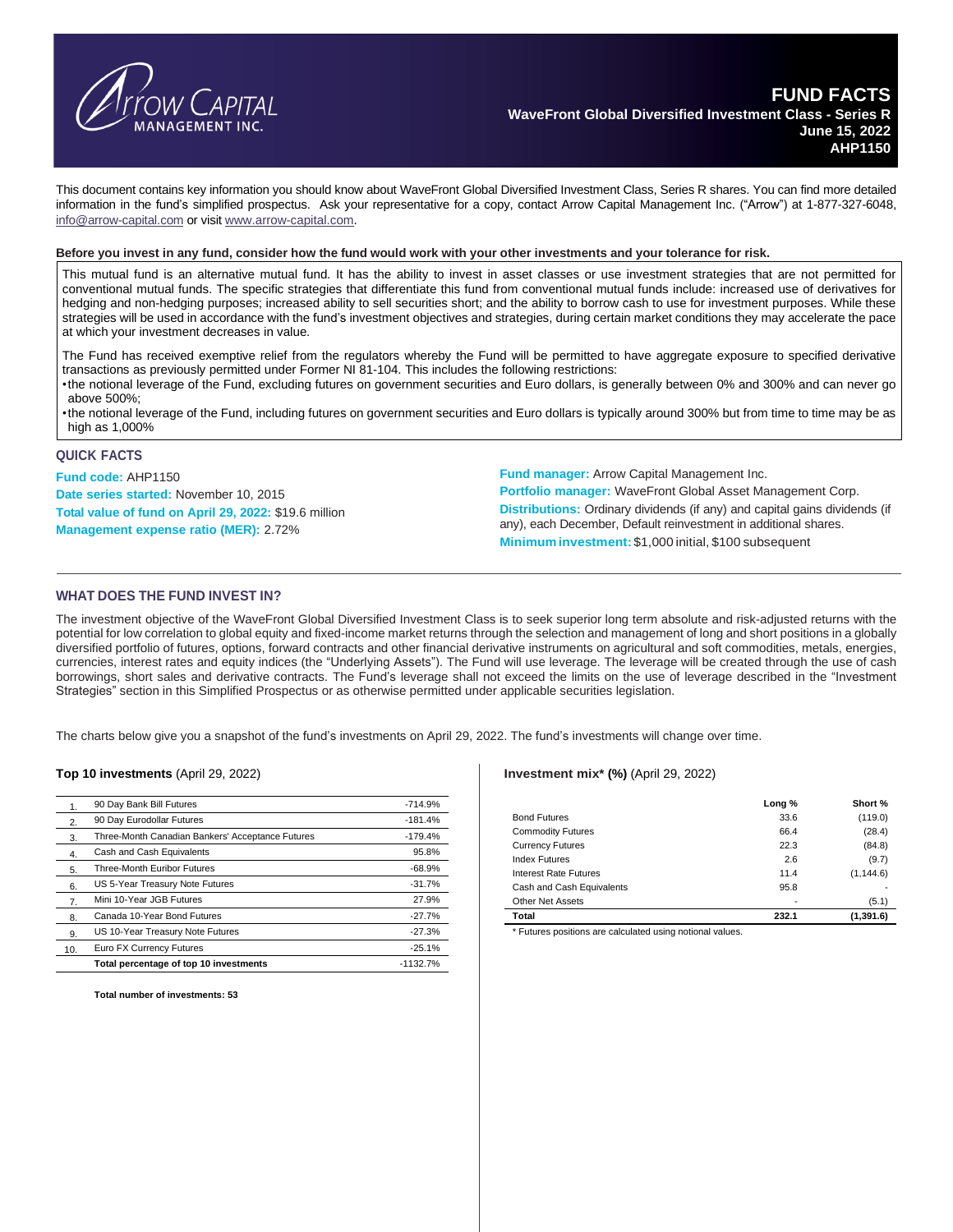# **HOW RISKY IS IT?**

The value of the fund can go down as well as up. You could lose money.

One way to gauge risk is to look at how much a fund's returns change over time. This is called "volatility".

In general, funds with higher volatility will have returns that change more over time. They typically have a greater chance of losing money and may have a greater chance of higher returns. Funds with lower volatility tend to have returns that change less over time. They typically have lower returns and may have a lower chance of losing money.

### **Risk rating**

The Manager has rated the volatility of this fund as **medium**.

This rating is based on how much the fund's returns have changed from year to year. It doesn't tell you how volatile the fund will be in the future. The rating can change over time. A fund with a low risk rating can still lose money.



For more information about the risk rating and specific risks that can affect the fund's returns, see "What are the Risks of Investing in the Fund?" in the fund's simplified prospectus.

## **No guarantees**

Like most mutual funds, this fund doesn't have any guarantees. You may not get back the amount of money you invest.

## **HOW HAS THE FUND PERFORMED?**

This section tells you how Series R shares of the fund have performed over the past 6 years. Returns are after expenses have been deducted. These expenses reduce the fund's returns.

### **Year-by-year returns**

This chart shows how the fund has performed in each of the past 6 years. The fund dropped in value in 4 of the 6 years. The range of returns and change from year to year can help you assess how risky the fund has been in the past. It does not tell you how the fund will perform in the future.



#### **Best and worst 3-month returns**

This table shows the best and worst returns for Series R shares of the fund in a 3-month period over the past 6 years. The best and worst 3-month returns could be higher or lower in the future. Consider how much of a loss you could afford to take in a short period of time.

|                     | <b>Return</b> | 3 months ending  | If you invest \$1,000 at the beginning of the period |
|---------------------|---------------|------------------|------------------------------------------------------|
| <b>Best Return</b>  | 29.2%         | April 29, 2022   | Your investment would rise to \$1,292                |
| <b>Worst Return</b> | $-13.5\%$     | October 31, 2016 | Your investment would fall to \$865                  |

## **Average return**

A person who invested \$1,000 in the fund on November 10, 2015 would have \$1,148 on April 29, 2022. This works out to an annual compound return of 2.2%.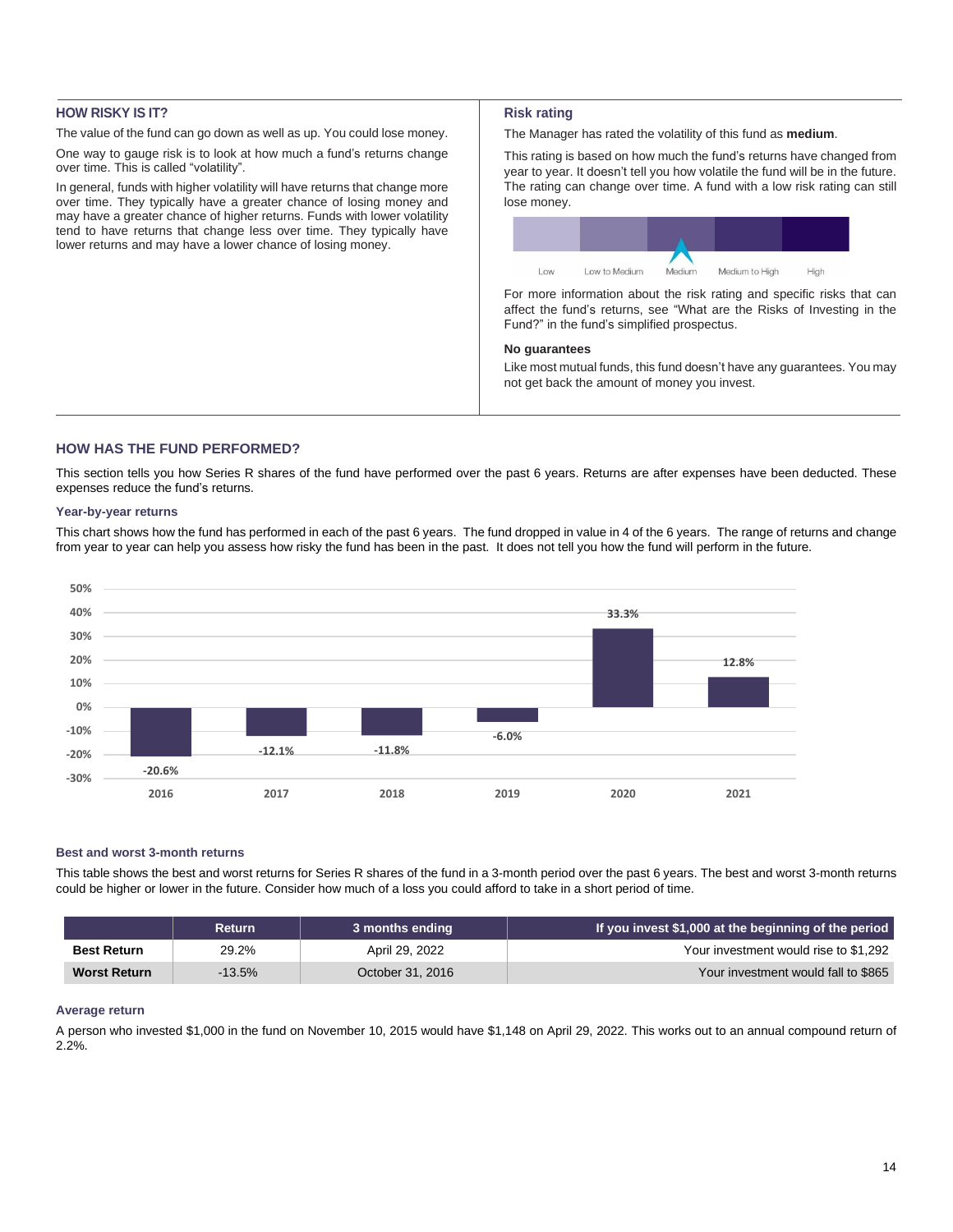## **WHO IS THIS FUND FOR?**

The Fund is suitable for investors who:

- Are looking for medium to long term investment growth
- Want to invest in a diversified portfolio of futures, options, forward contracts and other financial derivatives
- Are comfortable with a medium risk level.
- ! This series is not appropriate if you require income from your investment.

## **A WORD ABOUT TAX**

In general, you'll have to pay income tax on any money you make on a fund. How much you pay depends on the tax laws where you live and whether or not you hold the fund in a registered plan, such as a Registered Retirements Savings Plan or a Tax-Free Savings Account.

Keep in mind that if you hold your fund outside a registered plan, fund distributions are included in your income for tax purposes, whether you get them in cash or have them reinvested. If you hold your fund inside a registered plan, you will include fund distributions and other amounts you withdraw from your registered plan in your income for tax purposes. Different rules apply for Tax-Free Savings **Accounts** 

# **HOW MUCH DOES IT COST?**

The following tables show the fees and expenses you could pay to buy, own and sell Series R Shares of the fund.

The fees and expenses – including any commissions – can vary among series of a fund and among funds. Higher commissions can influence representatives to recommend one investment over another. Ask about other funds and investments that may be suitable for you at a lower cost.

### **Sales charges**

You may pay a sales charge when you buy Series R Shares of the fund.

|                      | What you pay                         |                                          |                                                                                                                                                                            |  |
|----------------------|--------------------------------------|------------------------------------------|----------------------------------------------------------------------------------------------------------------------------------------------------------------------------|--|
| Sales charge option  | In percent (%)                       | $\ln$ dollars (\$)                       | How it works                                                                                                                                                               |  |
| Initial sales charge | $0\%$ to 5% of the<br>amount you buy | \$0 to \$50 on every<br>$$1,000$ you buy | You and your representative decide on the rate.<br>The initial sales charge is deducted from the amount you buy. It<br>goes to your representative's firm as a commission. |  |

### **Fund expenses**

You don't pay these expenses directly. They affect you because they reduce the fund's returns.

As of December 31, 2021, the fund's expenses were 3.54% of its value. This equals \$35.40 for every \$1,000 invested.

|                                                                                                                                                                                                                               | Annual Rate (as a %) |
|-------------------------------------------------------------------------------------------------------------------------------------------------------------------------------------------------------------------------------|----------------------|
| Management expense ratio (MER)<br>This is the total of the fund's management fee, performance fee and operating expenses. Arrow waived some<br>of the fund's expenses. If it had not done so, the MER would have been higher. | $2.72\%$             |
| Trading expense ratio (TER)<br>These are the fund's trading costs.                                                                                                                                                            | 0.82%                |
| <b>Fund expenses</b>                                                                                                                                                                                                          | 3.54%                |

### **Performance fee**

The fund will pay to Arrow in respect of each calendar year of the fund a performance fee per share equal to 20% of the amount by which the Adjusted Net Asset Value (as defined in the prospectus) per share at the end of the fiscal year exceeds the highest year end Adjusted Net Asset Value per share previously achieved. No performance fee will be payable unless the Adjusted Net Asset Value per share at the end of such fiscal year exceeds the Net Asset Value per share at the end of the preceding year (or on the date the shares are first issued), adjusted for distributions, by a minimum of 6% (the "Hurdle Rate"). The performance fee will be estimated and accrued each Valuation Date. If any shares of the fund are purchased during the calendar year, the Hurdle Rate will be prorated in the calculation of the performance fee with respect to those shares. If any shares of the Fund are redeemed prior to the end of a calendar year, a performance fee will be payable on the redemption date in respect of each such shares.

#### **More about the trailing commission**

The trailing commission is an ongoing commission. It is paid for as long as you own the fund. It is for the services and advice that your representative and their firm provide to you.

Arrow pays the trailing commission to your representative's firm. It is paid from the fund's management fee and is based on the value of your investment. The rate depends on the sales charge option you choose.